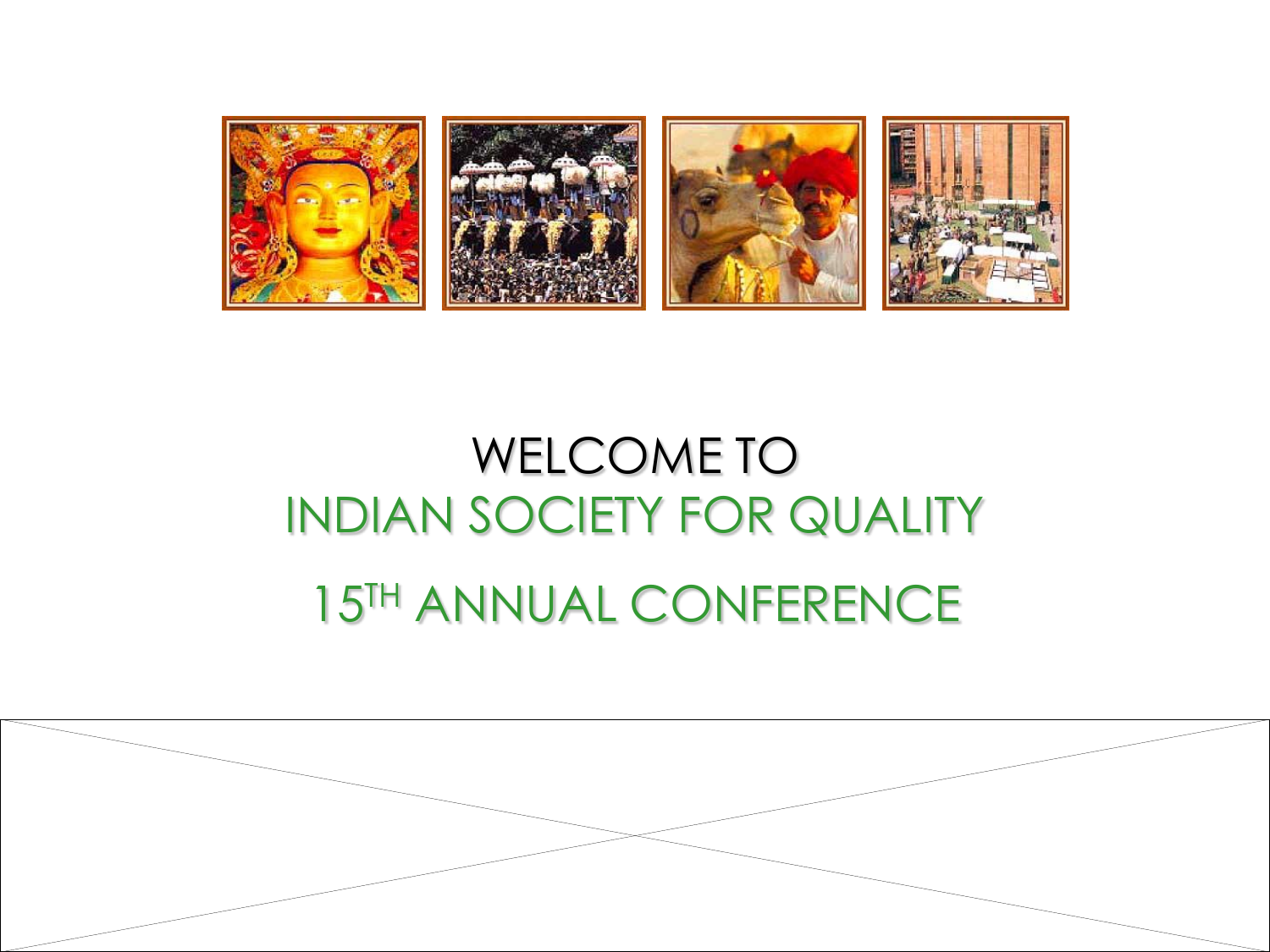

# INTRODUCTION INTRODUCTION *of someone who doesn't need any introduction*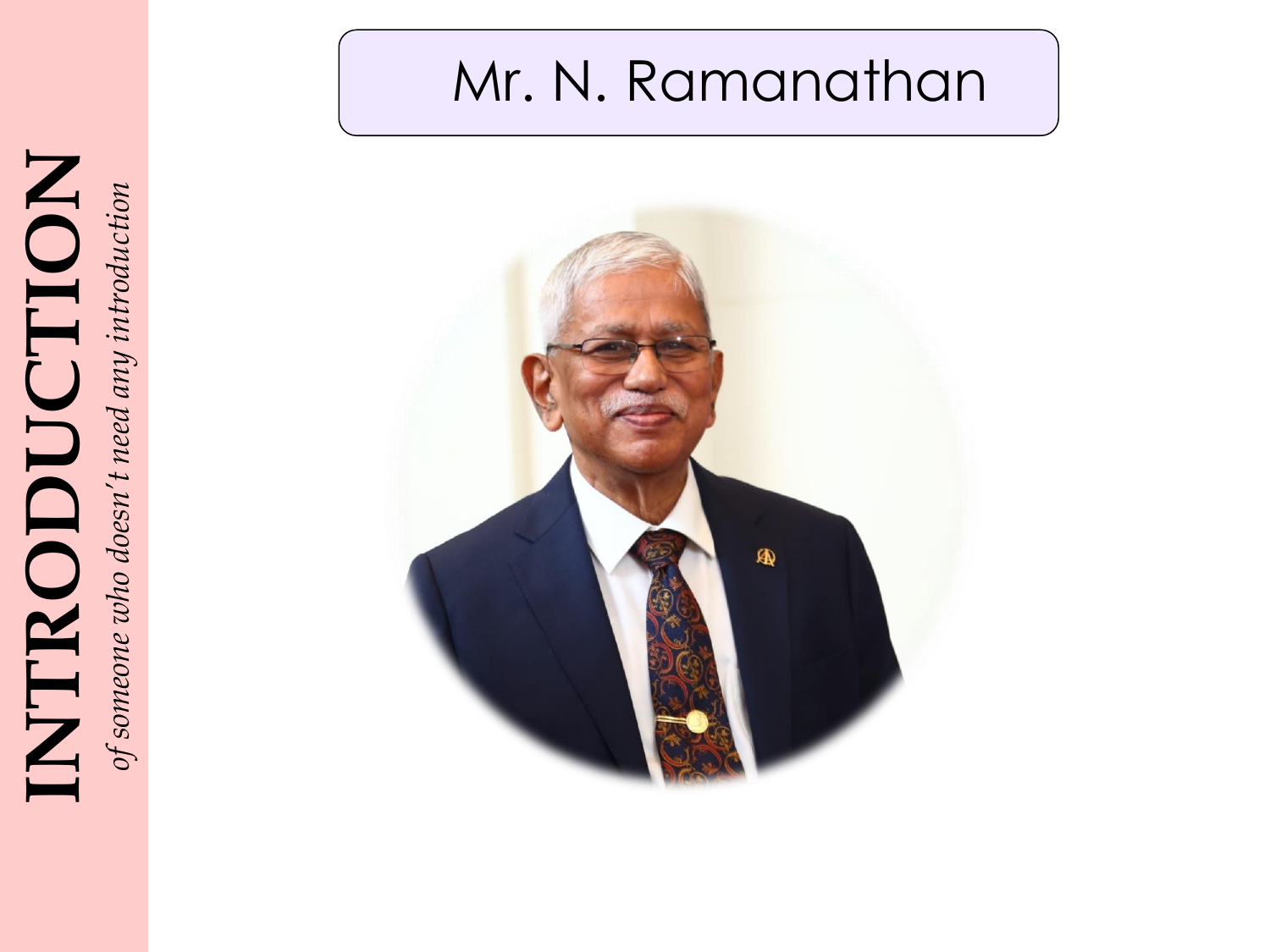

#### N. Ramanathan

Distinguished graduate in Mechanical Engineering Ram followed up with post graduate diploma through prestigious Indian Institute of Management to work with various manufacturing companies for 17 years in variety of functions like production, planning, marketing and general management, contributing to the organizations while gaining wide perspective

*An Eager Learner >>> An Eager Learner >>> An Eager Learner >>> An Eager Learner >>> An Eager Learner >>>*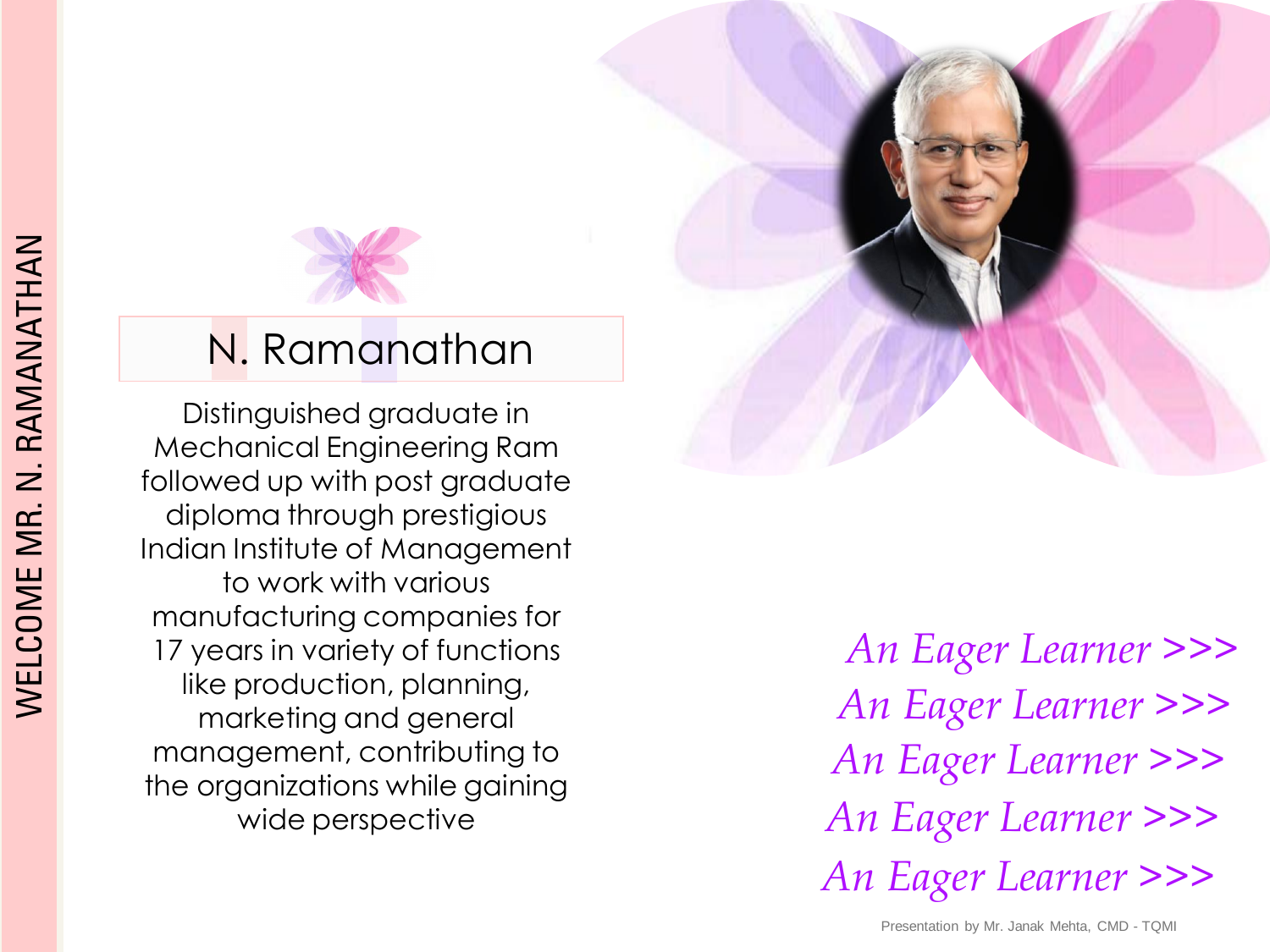

Accomplished executive Ram recognized the power of TQM while working as Chief Executive of SRF Nippon Denso, India. He assimilated, adapted and experimented its application in Indian environment. Later he honed this learning and applied in various SRF Group companies with great effect across their operations in various countries resulting in excellent growth of the company. Two of the Group companies won the prestigious Deming Prize



*An Astute Executive >>> An Astute Executive >>> An Astute Executive >>> An Astute Executive >>> An Astute Executive >>>*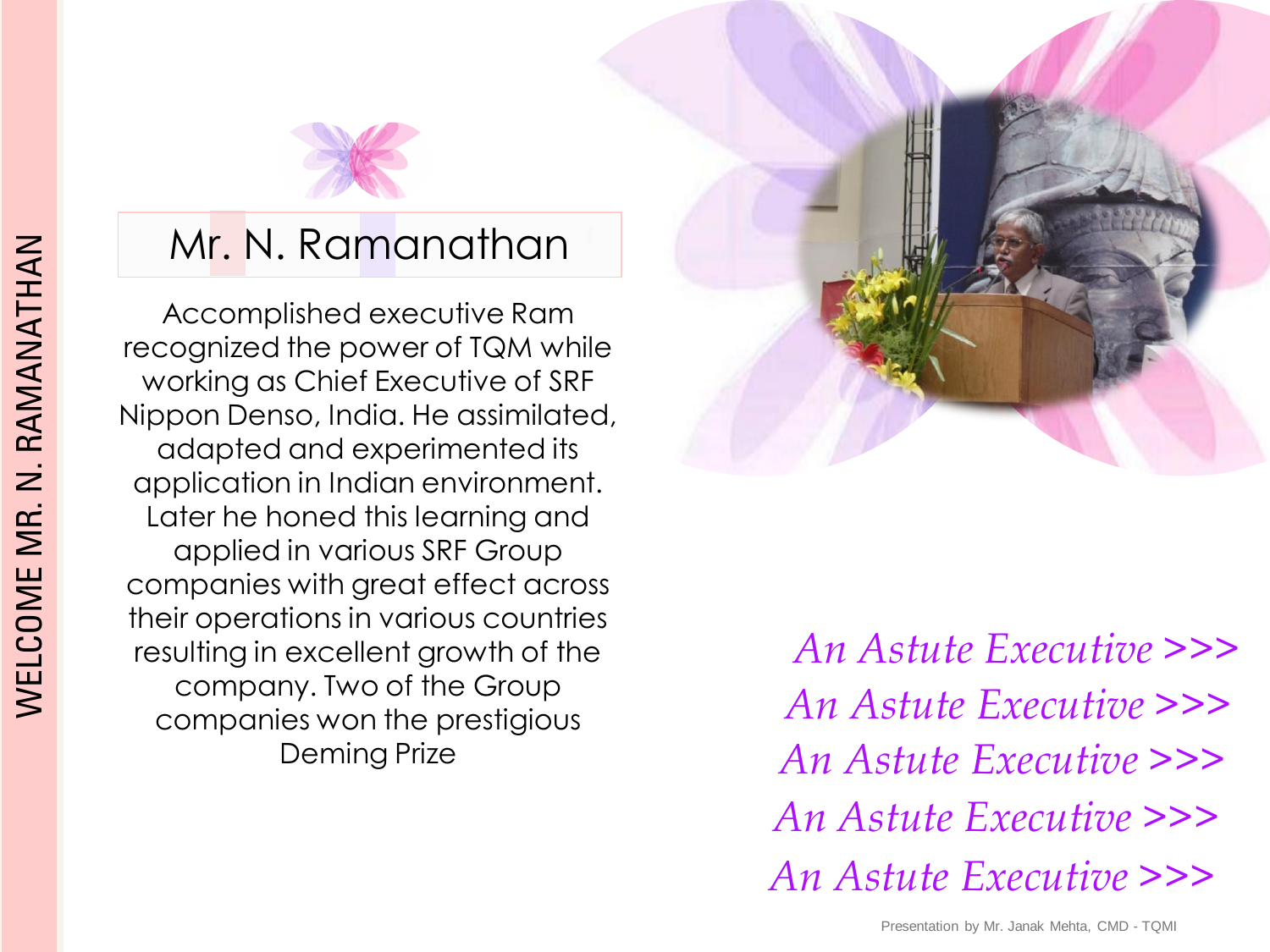

After fulfilling his duties as an Executive from played the role of teacher, counselor and a mentor to help many organizations to build capabilities with focus on customer and quality. In the process Ram has evolved his unique model of TQM named as Quality Based Management (QBM) that seems to have greater appeal to the top management of Indian companies. Through this approach Ram has helped many companies to challenge and win the Deming Prize.

*An Accomplished Mentor >>> An Accomplished Mentor >>> An Accomplished Mentor >>> An Accomplished Mentor >>> An Accomplished Mentor >>>*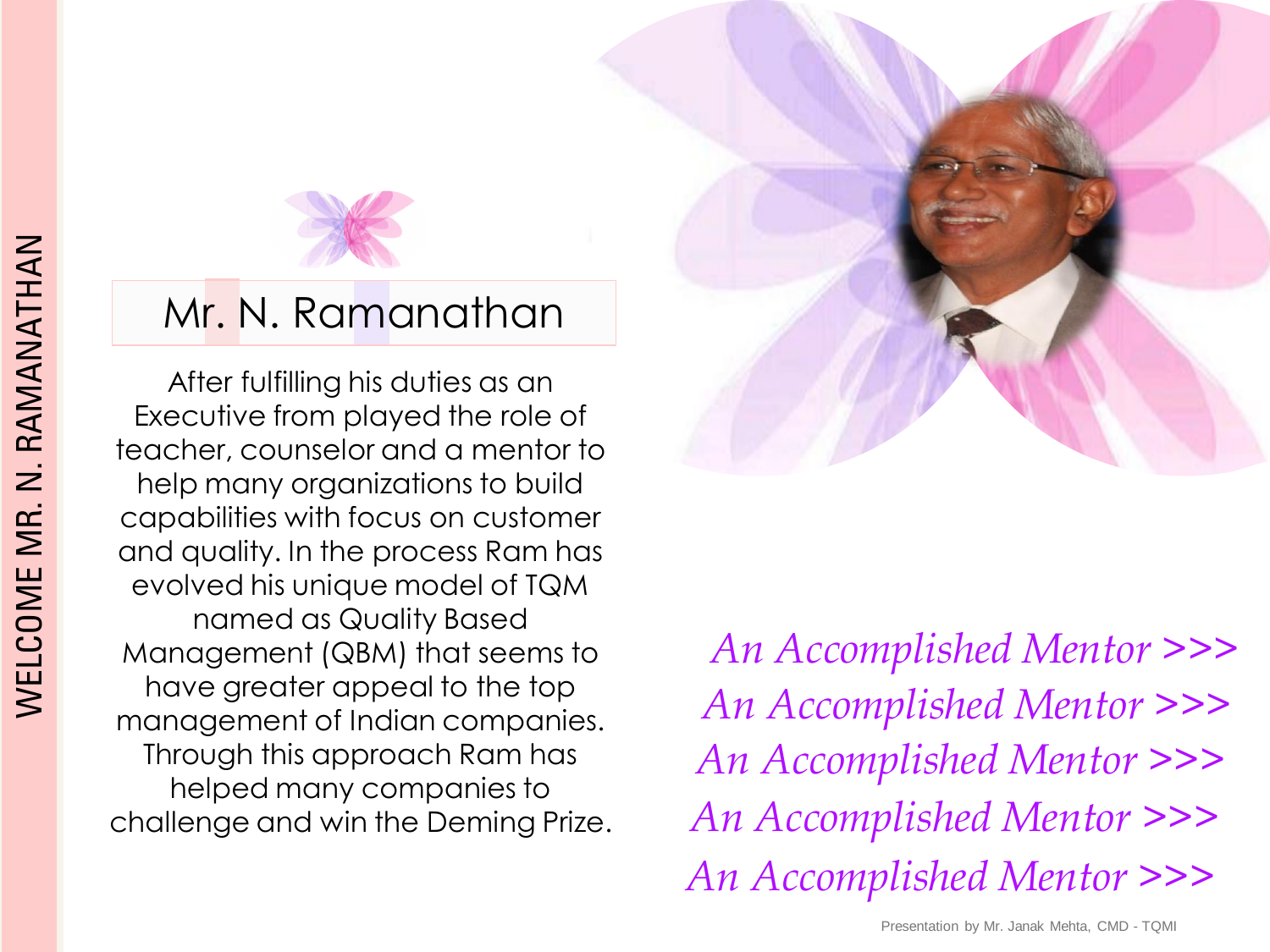

Motivating Leader Ram has made significant voluntary contribution to the quality promotion around the world but more significantly in India as a founding member and subsequently President of Indian Society for Quality; nurturing Asian Network for Quality (ANQ) in its initial years as a Board Member and then as a Board Member of International Academy for Quality. Ram has established and managed many awards at national and international level recognizing and motivating many people in their journey of quality management



*A Motivating Leader for India >>> A Motivating Leader for India >>> A Motivating Leader for India >>> A Motivating Leader for India >>> A Motivating Leader for India >>>*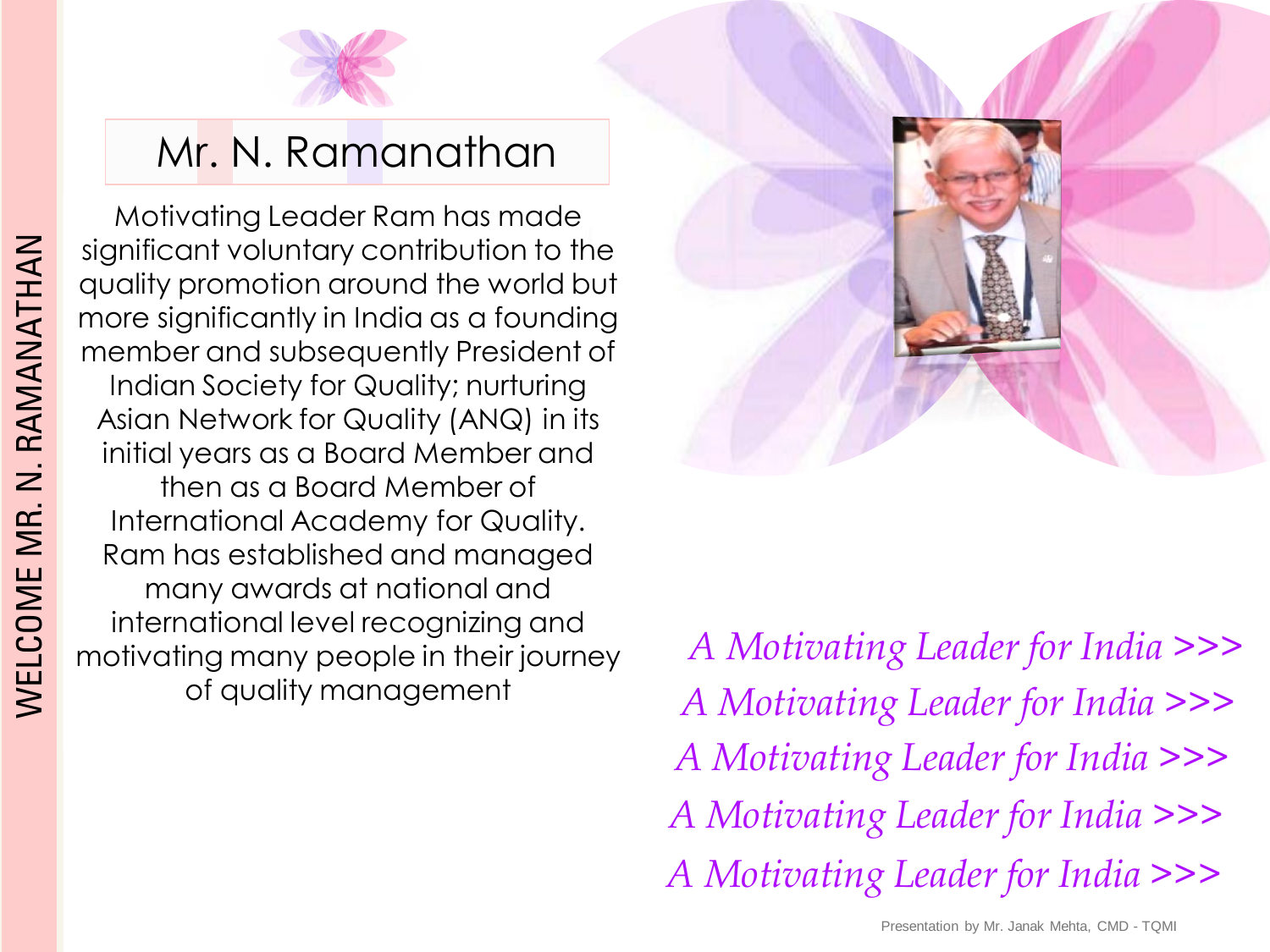

Dronacharya Award is given to recognize people who have made significant contribution to the Indian society through their **work of teaching and counseling in the field of quality management** with humility, dignity, respect for others and a sense of service.

The Governing Council of ISQ is pleased to honour Mr. N. Ramanathan with Dronacharya Award for his enormous contribution in helping Indian industry to become globally competitive leading to economic prosperity for the people of India.

*An Exceptional Achiever >>> An Exceptional Achiever >>> An Exceptional Achiever >>> An Exceptional Achiever >>> An Exceptional Achiever >>>*